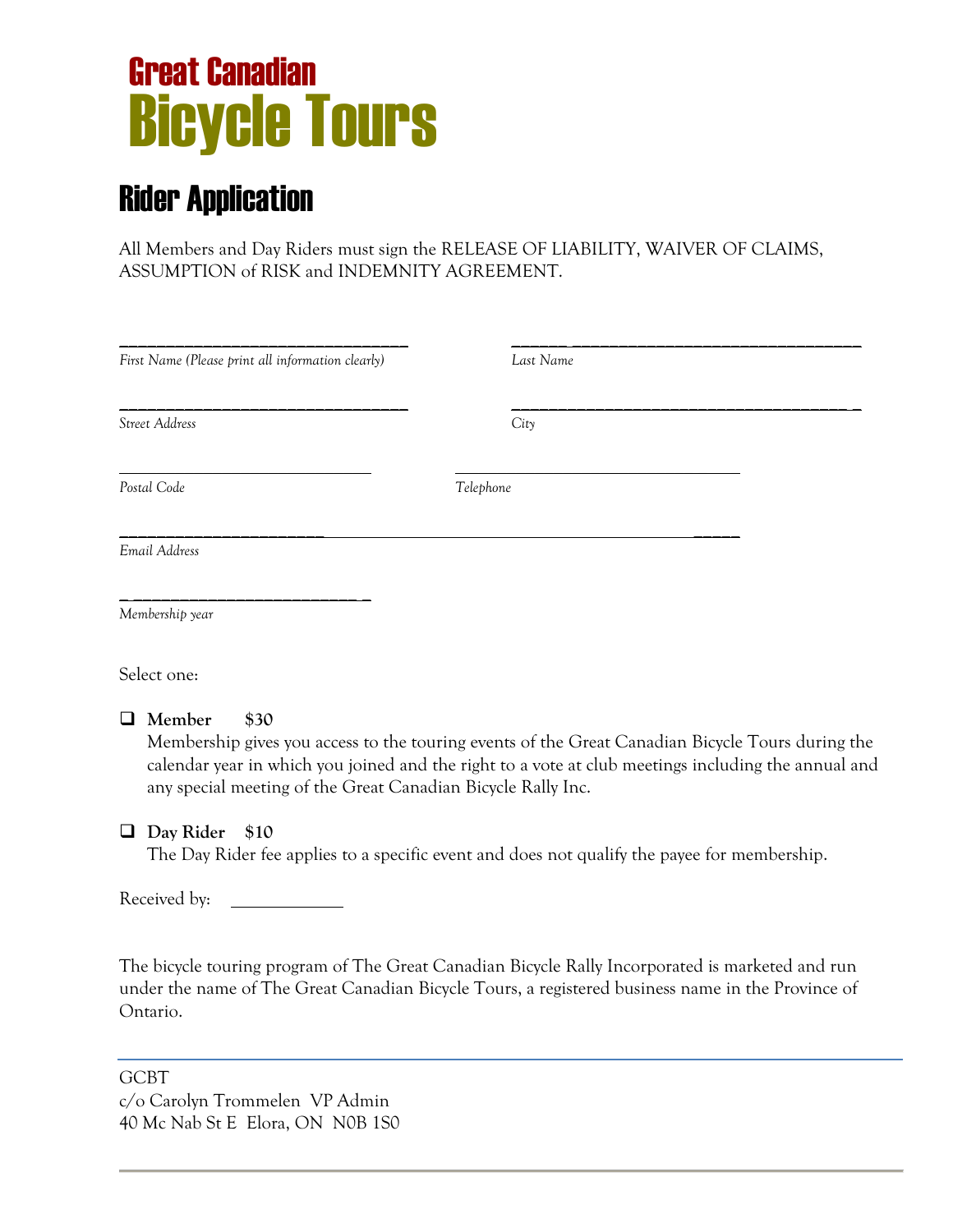# **Great Canadian Bicycle Rally Inc. RELEASE OF LIABILITY, WAIVER OF CLAIMS, ASSUMPTION OF RISKS AND INDEMNITY AGREEMENT (Hereinafter referred to as the "Release Agreement") BY SIGNING THIS DOCUMENT YOU WILL WAIVE OR GIVE UP CERTAIN LEGAL RIGHTS INCLUDING YOUR RIGHTS TO SUE** *PLEASE READ CAREFULLY!*

|                       |          |                                                                                                                                                                                                                                    | <u>. </u>      |
|-----------------------|----------|------------------------------------------------------------------------------------------------------------------------------------------------------------------------------------------------------------------------------------|----------------|
| Name Last             |          | <b>First Executive Structure 10 and 10 and 10 and 10 and 10 and 10 and 10 and 10 and 10 and 10 and 10 and 10 and 10 and 10 and 10 and 10 and 10 and 10 and 10 and 10 and 10 and 10 and 10 and 10 and 10 and 10 and 10 and 10 a</b> | Middle Initial |
| <b>Address Street</b> |          | City<br>$\frac{1}{2} \left( \frac{1}{2} \right)^2 \left( \frac{1}{2} \right)^2 \left( \frac{1}{2} \right)^2 \left( \frac{1}{2} \right)^2$                                                                                          | Province______ |
| Postal Code           | Phone No | Email                                                                                                                                                                                                                              | DoB            |

**Participant's initial acknowledging above:**

**TO: Great Canadian Bicycle Rally Inc.** and it's **(their)** directors, officers, guides, agents, representatives, suppliers, sponsors, successors, insurers, insurance intermediary, employees, owners, operators and assigns. (All of whom are hereinafter referred as **"the Releasees"**)

#### **DEFINITION**

In this Release Agreement: the term EVENT includes, but is not limited to all activities, services and use of facilities either provided by or arranged by the Releasees, including, but not limited to: orientation sessions; recreational activities undertaken during an EVENT: travel by vehicle; all travel either on roads, within or beyond the designated boundaries, including in the backcountry and on logging roads, trails and private lands.

#### **PROTECTIVE EQUIPMENT**

I have been advised to wear an approved riding helmet and appropriate protective equipment when operating a bike. I will always wear proper safety equipment, including helmet and other padding whilst participating in a club event. Failure to do so involves risk of injury.

#### **LIABILITY INSURANCE FOR BIKING / CYCLING**

As a participant I have been advised it is mandatory to carry appropriate personal liability insurance for cycling. This is normally included in home, condos and tenant's liability insurance policies and extends to dependent's (ask your broker if in doubt). If you are not positive that you have personal liability insurance applicable for cycling coverage can be easily arranged. \$1,000,000 liability is available on the website [www.pedalpowerinsurance.ca,](http://www.pedalpowerinsurance.ca/) with optional accident benefits.

#### **ASSUMPTION OF RISKS**

I acknowledge that biking / road cycling / mountain biking is an inherently dangerous activity. I am aware that biking involves many inherent risks, dangers and hazards, including but not limited to: exposed rock, earth, ice or other natural objects; trees, tree wells, tree stumps, forest deadfall; holes and depressions on or beneath the trail or surface; variable and difficult weather conditions; changes or variations in the terrain which may create blind spots or areas of reduced visibility; streams and creeks; cliffs; crevasses; crossing natural or manmade structures; travel on back-country roads; snow ATV trails, road-banks and cut-banks; impact or collision with vehicles or off road vehicles, becoming lost or separated from the group or other participants; mechanical failure of units operated and related equipment; extreme and rapidly changing weather conditions; encounter with wildlife including bears and other animals; the failure to operate a bike safely or within one's own ability; negligence of other bike riders and other persons; AND NEGLIGENCE ON THE PART OF THE RELEASEES, INCLUDING THE FAILURE BY THE RELEASEES TO SAFEGUARD OR PROTECT ME FROM THE RISKS, DANGERS AND HAZARDS REFERRED TO ABOVE. THIS INCLUDES PARTICIPATION IN ANY TRAINING AND/OR INSTRUCTION GIVEN BY OWNERS, STAFF, OR APPLICABLE CLUB. I am also aware and acknowledge that communication in the wilderness terrain may be difficult, and in the event of an accident, rescue, medical treatment and evacuation may not be available or may be delayed. Wilderness weather conditions may be extreme and can change rapidly and without warning. I AM AWARE OF THE RISKS, DANGERS AND HAZARDS ASSOCIATED WITH BIKING AND I FREELY ACCEPT AND FULLY ASSUME ALL SUCH RISKS, DANGERS AND HAZARDS AND THE POSSIBILITY OF PERSONAL INJURY, DEATH, PROPERTY DAMAGE OR LOSS RESULTING THEREFROM.

ALCOHOL AND ILLEGAL SUBSTANCES. I acknowledge that use and/or consumption of alcohol and all illicit drugs and/or street drugs IS PROHIBITED ON THE *vehicles* OR WHILE ENGAGING IN THE CLUB EVENT. If I use, consume or am